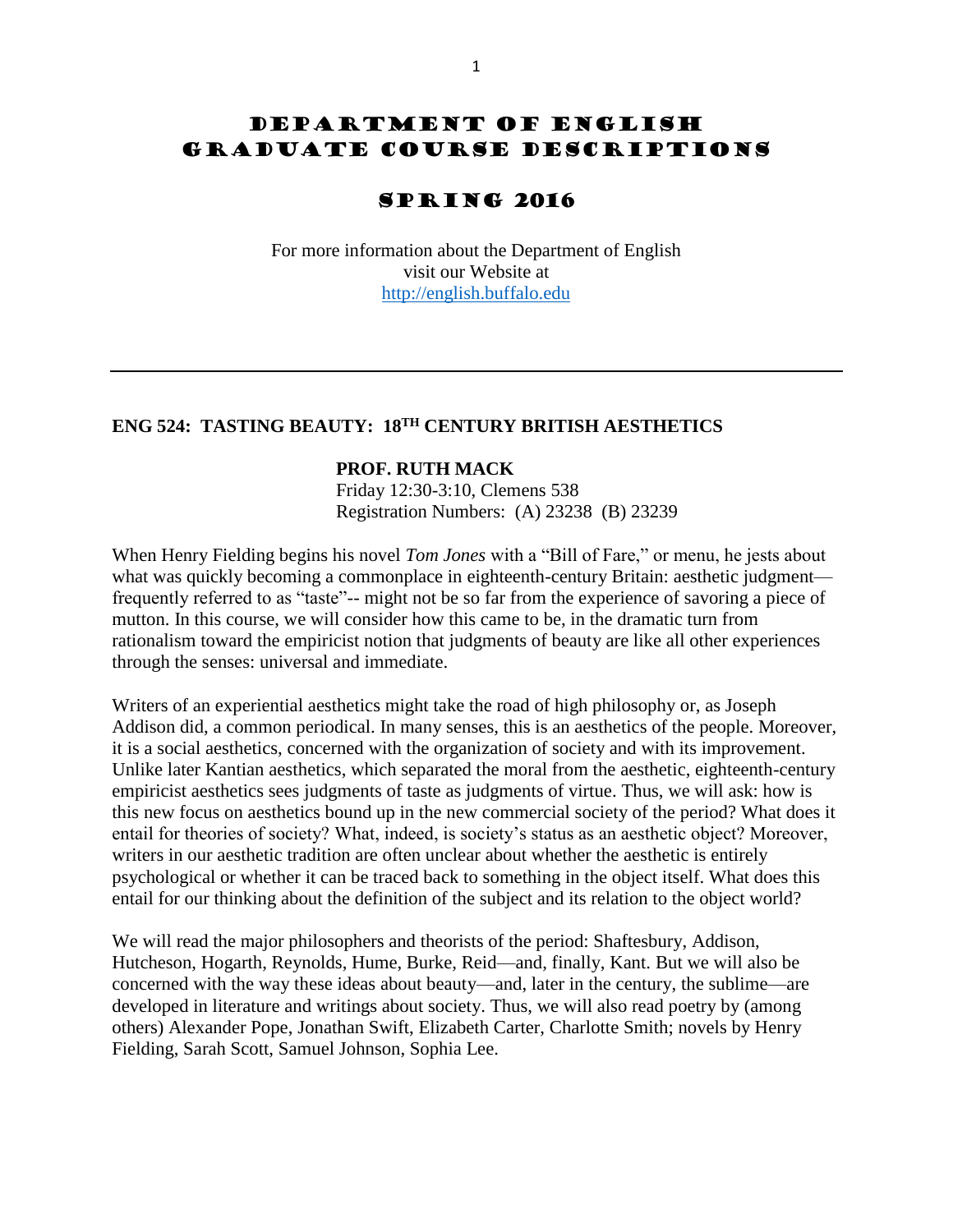### **ENG 527 – DIGITAL HUMANITIES: METHODS AND MODELS**

## **PROF. NIKOLAUS WASMOEN**

Wednesday 3:30-6:10, Cooke 114 Registration Numbers: (A) (B)

Too often the scope of digital scholarship in the humanities is reduced to a mere question of increased efficiency or scale: the digital humanities as a set of tools for doing more of the same, with a minimum of theoretical or critical friction to established disciplinary practices and paradigms. What would a truly *critical* digital humanities look like? In this course, we will explore the potential of the digital humanities to suggest new paths for research and fresh opportunities within existing programs of study or ongoing scholarly projects. Each week we will review an active digital humanities site in light of readings selected from a wide variety of interdisciplinary perspectives on digital scholarship. Through a series of collaborative workshops, students will be equipped to design and execute digital projects that significantly contribute to active debates within their own academic field(s) or areas of interest. Workshops will address not only the building of digital resources such as editions, archives, and datasets, but also the analytical and creative methods through which cultural documents and information can be made available for impactful digital scholarship, including data modelling, text analysis, mapping and Geographic Information Systems (GIS), data visualization, and techniques for the processing of visual images, among others. No previous knowledge or technical skills required or assumed. We will discuss ways for students to pursue their interests beyond the bounds of the seminar, in support of which efforts we will also discuss how grant and publication processes affect the way that digital projects are proposed and evaluated, especially with regard to opportunities for undergraduate and graduate students. Students will be assessed based on workshop projects, reflection papers, and weekly response posts to the class blog. Undergraduate students may choose to pursue an independent project proposal in lieu of one of the reflection papers. Graduate students will additionally choose to complete either an independent project proposal or a longer position paper.

## **ENG 529: PAIN—AND THE VICTORIAN NOVEL**

### **PROF. RACHEL ABLOW**

Thursday 12:30-3:10, Clemens 1032 Registration Numbers: (A) 23240 (B) 23241

"In the very word feeling, all that is implied in the word Consciousness is involved" --- James Mill, *Analysis of the Phenomena of the Human Mind* (1829)

"'Are you in pain, dear mother?"

"'I think there's a pain somewhere in the room,'" said Mrs. Gradgrind, "'but I couldn't positively say that I have got it.'"

--- Charles Dickens, *Hard Times* (1853)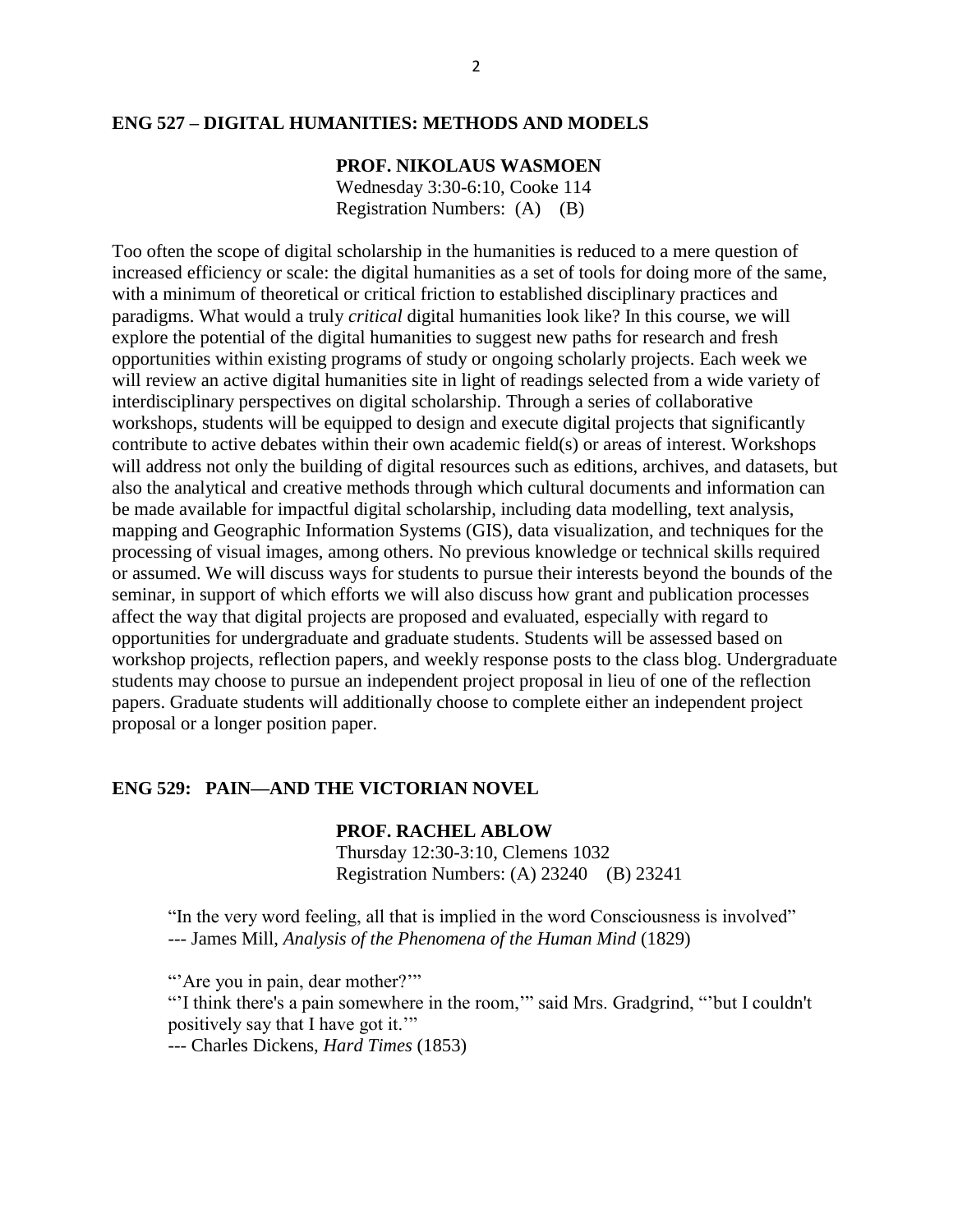The past few years have seen an enormous increase of critical interest in the study of feeling. Whether they define it in terms of physiological sensation, emotional response, or perception, *tout court*, literary, cultural, and political theorists have begun to re-examine feeling as something much more than the abjected "other" of reason. As David Hume insisted in his *Treatise of Human Nature* (1739-40), "Reason is, and ought to be the slave of the passions, and can never pretend to any other office than to serve and obey them." Recently, critics as diverse as Gilles Deleuze, Lauren Berlant, and Veena Das have started investigating the vast political, social, and psychic implications of this and related notions.

This course seeks, first, to provide an introduction to recent theoretical debates about feeling and affect. What exactly is feeling? How do I know what I know, what I believe, what I desire, and what I feel? How do I know that what I am feeling is real? How do I know that what I am feeling is mine? Specifically, we will be focusing on the nature, status, and consequences of pain. Pain is often taken as the limit case for considerations of the subject: it is the one thing about which we cannot help be certain, and as such it effectively defines the boundaries between human beings. This course will seek to put pressure on this equation of pain with privacy and begin to think about what alternative accounts might look like.

The second goal of this course is to examine how these questions are formulated and addressed in the context of Victorian fiction. These questions are central not just to understanding the stakes involved in contemporary debates about feeling, but also to any study of the Victorian novel. Hence, alongside the theoretical questions we will be asking feeling, we will also be asking literary-historical questions about the development of certain aspects of the novel form.

Theorists for the course will include some or all of the following: Lauren Berlant, Stanley Cavell, Veena Das, Gilles Deleuze, Julie Ellison, Brian Massumi, Sienne Ngai, Adela Pinch, Elaine Scarry, Eve Sedgwick, Susan Sontag, Rei Terada, Raymond Williams. Victorian writers will include: Charlotte Brontë, Emily Brontë, Wilkie Collins, Charles Dickens, George Eliot, Elizabeth Gaskell, Thomas Hardy, John Stuart Mill, John Henry Cardinal Newman, Anthony Trollope.

## **ENG 541: FICTION INTENSIFYING: The Rhetoric of Fiction in Public Discourse**

## **PROF. DIMITRI ANASTASOPOULOS**

Monday 7:00-9:40, Clemens 436 Registration Numbers: (A) 20611 (B) 20612

Patrik Ourednik writes of his novel *Europeana* (a history of the 20th century) that "the primary question [of the book] wasn't to know what events, what episodes were characteristic of the twentieth century, but which syntax, which rhetoric, which expressiveness belonged to it." Ourednik's fiction is concerned primarily with information rather than critique or historical analysis. In this spirit, the book addresses many topics—from philosophy to psychology, the moon landing to Barbie dolls, the death of humanism to the ethics of Amish people and a rise in popularity of pets, etc.—which subject the reader to torrents of sheer information, and which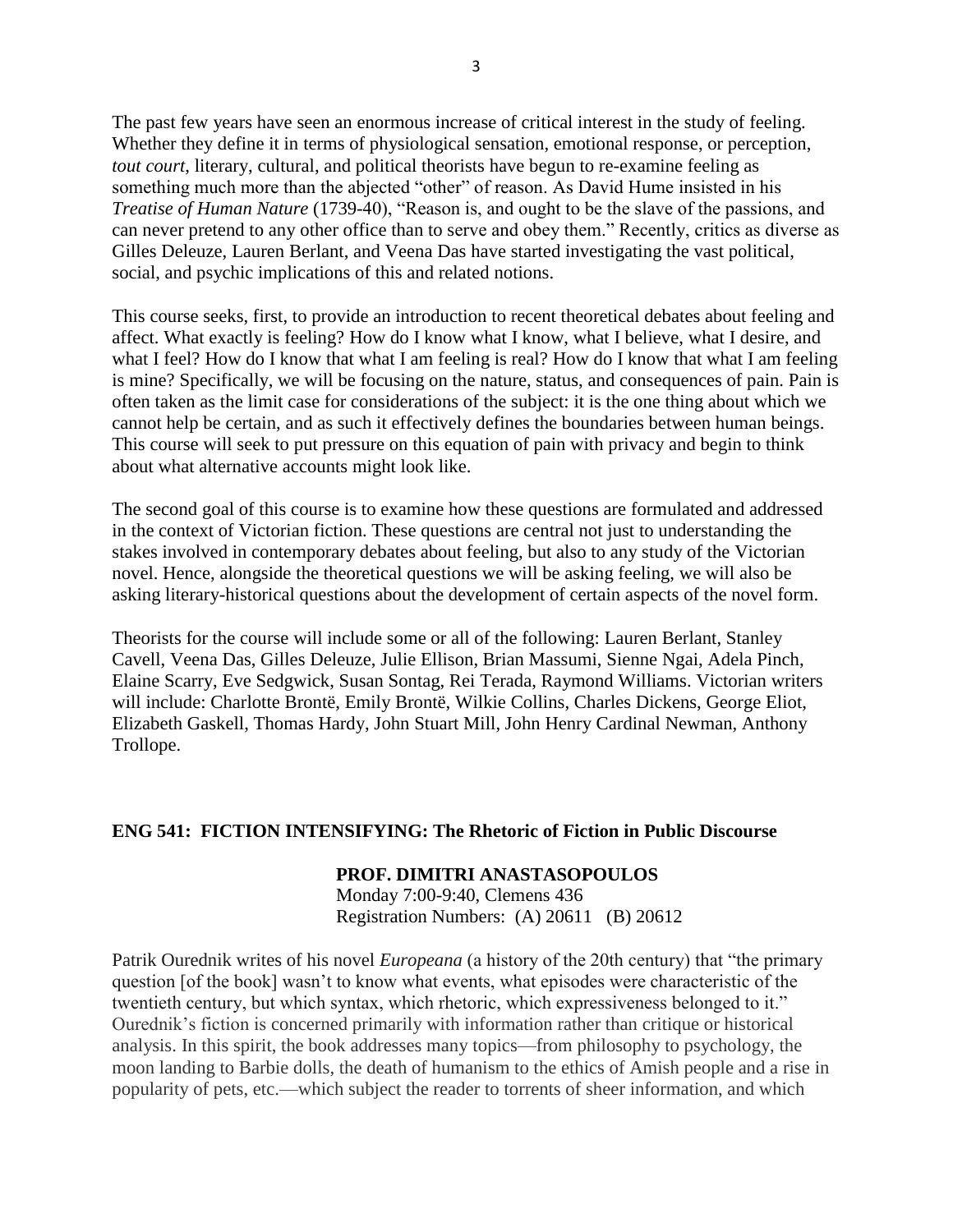expose the question behind Ourednik's political and historical narrative: how does information/data produce meaning?

Our work in this course is twofold. First, we will consider Ourednik's assertion that the history of the 20<sup>th</sup> century can be examined primarily as an experience of language. Second, we will attend to the work of critics who argue that fields outside literature—science, economics, finance—have increasingly embedded or exploited the language of fiction within their own rhetorical operations.

In politics, for instance, Jonathan Culler has noted the frequent use of omniscient narration during the George W. Bush presidency. In economics, journalist John Kay has argued that fictional narratives rely on a suspension of disbelief to overcome detailed examinations of financial facts: "Arguments based on faith are impossible to refute: if magic fails, it is because we do not believe enough in magic; if credibility fails to bring about the desired outcome, it is because our commitment is too weak to establish credibility." Critic Jeffrey Nealon has likewise noted that "the practices of economics are these days becoming more overcoded by the language of poetics than the other way around (even the value of your home is a bardic "performative" rather than an objective "constative" entity)." In his conception of Post-Postmodernism as it relates to literature, Nealon argues that the intensification of fiction is now a feature of everyday life.

While we take our cue from these writers and critics as they examine the growth, intensification, or mutation of fictional techniques in the operations of politics, economics, and culture, we'll try to reverse the literary habit that renders texts (especially novels) into "equipment for living." Instead, we'll read fictions that already incorporate the rhetoric of information and meaning production into themselves, therefore drawing few distinctions between fiction inside the book and fiction outside. In other words, the status of these novels and fictions as alternative models of (and guides to) reality will be examined along with the ways in which they rhetorically deploy public or political discourse within the language of fiction.

Possible Texts & Excerpts: Felix Feneon's *Novels in Three Lines,* Teju Coles' Twitter (Drone tweets and others)*,* Anais Nin's *Diary,* Peter Handke's *Sorrow Beyond Dreams,* Walter Abish's *How German Is It,* Don DeLillo's *Mao II,* Ourednik's *Europeana,* Percival Everett's *Erasure,*  Max Frisch's *Man in the Holocene,* Karen Tei Yamashita's *I Hotel,* Christine Brooke-Rose's *Amalgamemnon,* Bruno Latour's *Aramis, or the Love of Technology,* Julio Cortazar's *fantomas versus the multinational vampires (an attainable utopia),* and/or Antoine Volodine's *Post-Exoticism in 10 Lessons, Lesson 11.*

For secondary sources, we will read essays from Nealon's *Post-Postmodernism*, Franco Moretti's *Distant Reading,* Mary Poovey's *Genres of the Credit Economy* and *History of the Modern Fact,* John D'Agata's *Lifespan of a Fact* (also part of *About a Mountain),* Daniel Rosenberg's "Data before the Fact," Markus Krajewski's "Paper as Passion," Jenny Holzer's LED poems, as well as assorted opinion pieces and blog essays.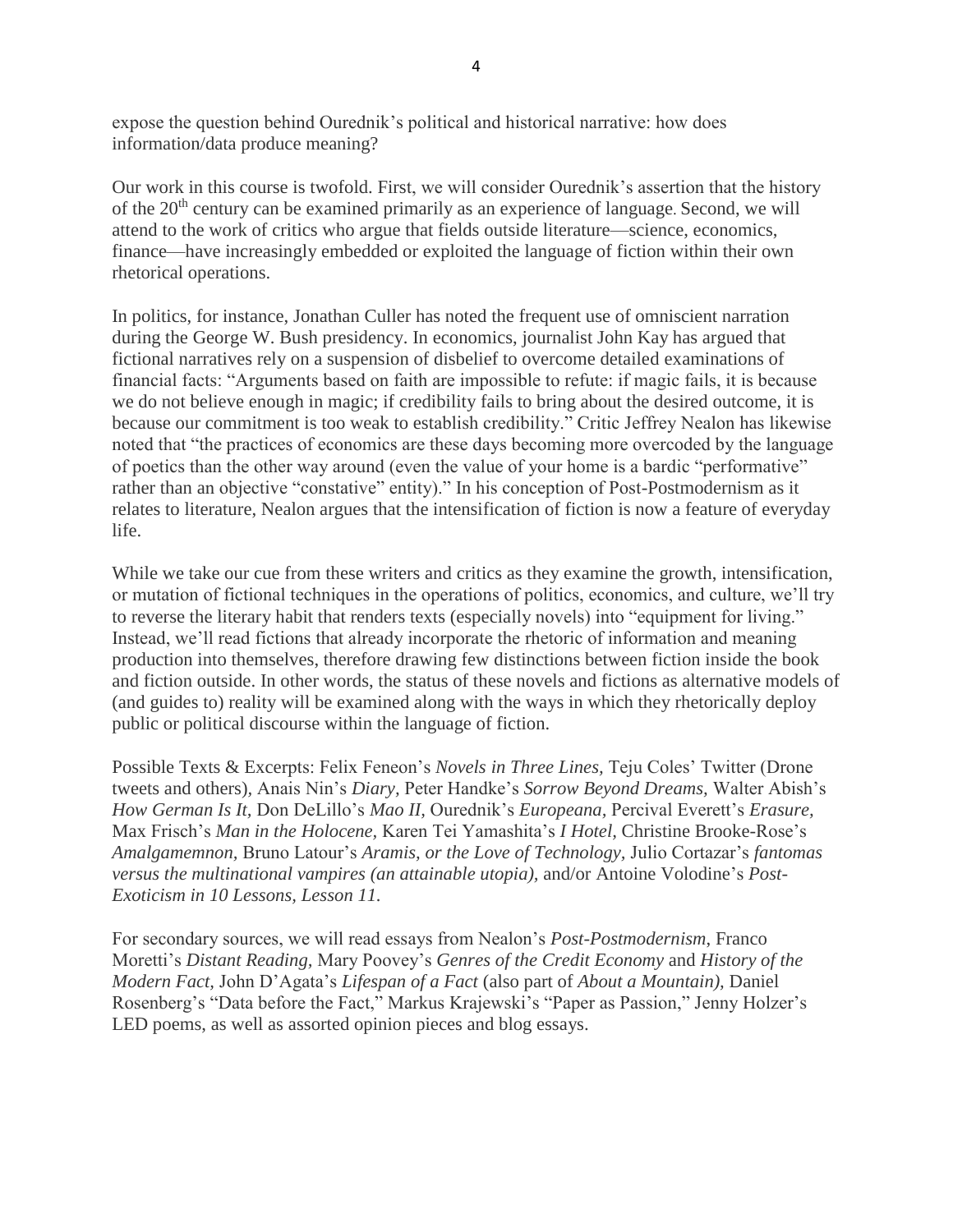### **ENG 545: LIKE HELL IT IS: SAMUEL BECKETT'S HERE AND NOW**

### **PROF. DAMIEN KEANE**

Tuesday 12:30-3:10, Clemens 1032 Registration Numbers: (A) 23242 (B) 23243

It is society, and society alone, which dispenses, to different degrees, the justifications and reasons for existing; it is society which, by producing the affairs and positions that are said to be "important," produces the acts and agents that are judged to be "important," for themselves and for the others – characters objectively and subjectively assured of their value and thus liberated from indifference and insignificance. There is, whatever Marx may say, a philosophy of poverty, which is closer to the desolation of the tramplike and derisory old men of Beckett than to the voluntarist optimism fundamentally associated with progressive thought….[W]hat is expected of God is only ever obtained from society, which alone has the power to justify you, to liberate you from facticity, contingency and absurdity; but – and this is doubtless the fundamental antinomy – only in a differential, distinctive way: every form of the sacred has its profane complement, all distinction generates its own vulgarity, and the competition for a social life that will be known and recognized, which will free you from insignificance, is a struggle to the death for symbolic life and death….The judgment of others is the last judgment; and social exclusion is the concrete form of hell and damnation. It is also because man is a God unto man that man is a wolf unto man.

Pierre Bourdieu, "A Lecture on the Lecture"

what is not beyond my powers known not to be beyond them song it is required therefore I sing Samuel Beckett, *How It Is*

It has become increasingly common to find Samuel Beckett invoked as the artist of our moment, as the author whose uncompromising turn from the world as it is offers a guide to how we might again think the conditions of our tomorrow, after the bollocksing we've gotten today, and yesterday. At the same time, Beckett's face has famously been used in an Apple print ad that required of us to "think different," while the webinar- and tattoo-friendly words "Try again. Fail again. Fail better" now serve as devotionals in the start-up revolution. How to go on, or to school even, when the possibility, in a word, of the world, so called, being remade is at once, but also always, or almost, about to happen everywhere, or thereabouts?

This course will not attempt to answer that question in any holistic way, but will instead function as an introduction to Beckett's works, while also considering the historical and political conditions in which they were produced and the social and institutional formations in which they were received. In doing so, the seminar will additionally provide an entry-point to some of the more recent methodological questions that have transformed the field of modernist studies. We will read selections from each period of his writing career and of most of the genres in which he wrote: novels (*Murphy*, *Watt*, the earlier "trilogy" [*Molloy*, *Malone Dies*, and *The Unnamable*], *How It Is*); shorter fiction (*Texts for Nothing*, *The Lost Ones*, *Fizzles*, and the later "trilogy" [*Company*, *Ill Seen Ill Said*, *Worstward Ho*]); drama, for the stage, radio, and television (*Endgame*, *All That Fall*, *Happy Days*, *Play*, *Eh Joe*, *Not I*, *Footfalls*, *Rockaby*, *Catastrophe*, and *What Where*); and some of the poetry and translations (several entries in Nancy Cunard's *Negro: An Anthology*). Throughout the semester, we will examine Beckett's acute attention to the particular; to the details of physical, habitual, constrained existence; and to the social materiality of the here and now.

Critical readings may include works by: Theodor Adorno, Alain Badiou, Pierre Bourdieu, Pascale Casanova, Steven Connor, Gilles Deleuze, Terry Eagleton, John Frow, Lisa Gitelman, Clement Greenberg, John Guillory, Jean-Michel Rabaté, Jonathan Sterne, and Raymond Williams, as well as more recent historical, genetic, and media-related scholarship on Beckett's writings.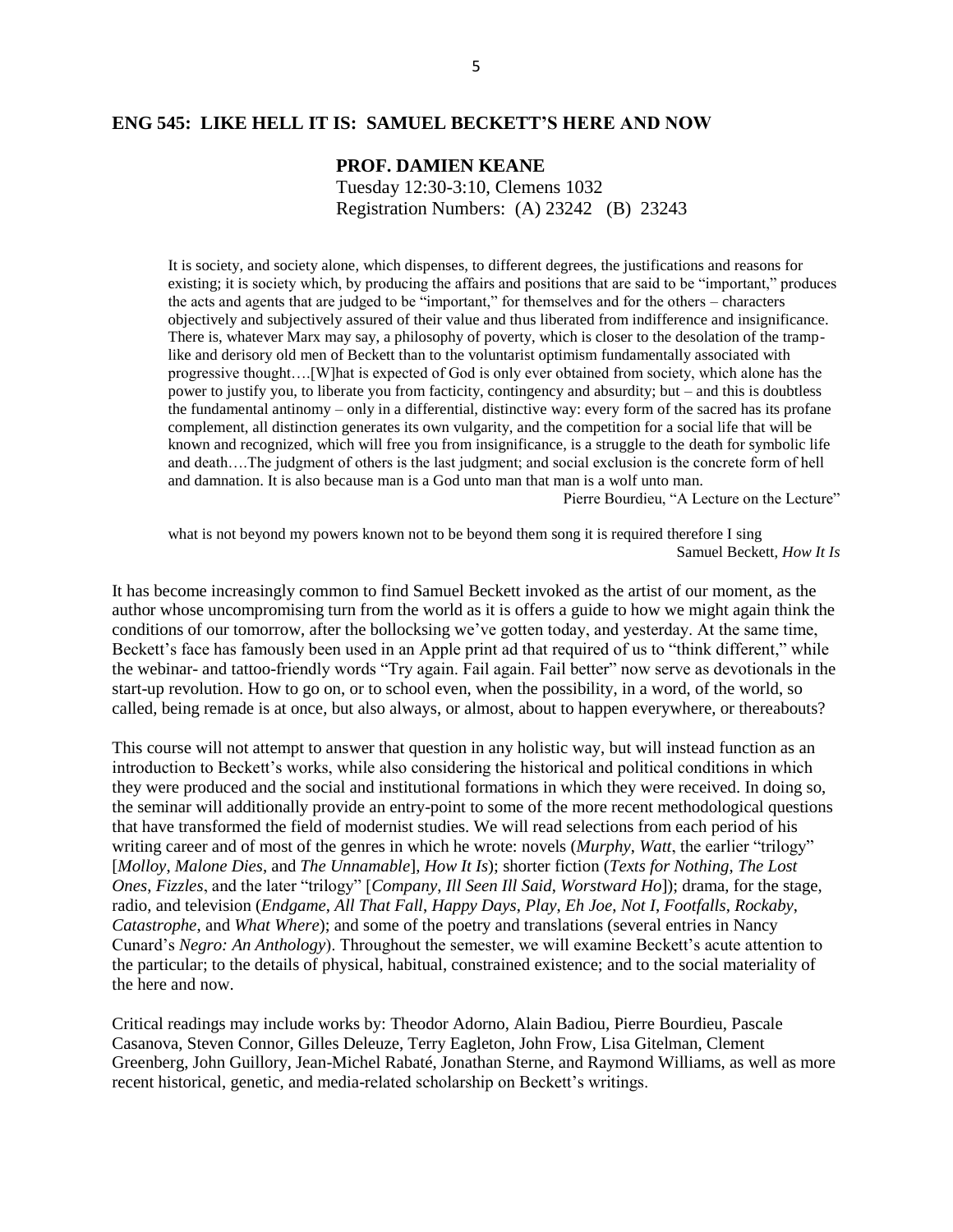Course requirements for all registered students will include one fifteen-minute (about two single-spaced pages) oral presentation; and, for intensively registered students only, either a final research essay (twenty pages) or a conference-length paper plus a bibliographic essay. The expectations for the final project are realistic, meaning there will be no incompletes granted for the seminar. In addition, it is mandatory that potential auditors contact me before the start of the semester.

Lastly, students are asked to familiarize themselves prior to the start of the semester with the biographical details of Beckett's life. Highly recommended is the short, illustrated primer: Gerry Dukes, *Samuel Beckett* (2002).

## **ENG 548: CREATIVE WRITNG FICTION**

### **PROF. NNEDI OKORAFOR** Wednesday 3:30-6:10, Clemens 1032 Registration Number: 21651

### **Description not yet available.**

## **ENG 550: POETRY**

### **PROF. MYUNG MI KIM**

Wednesday 7:00-9:40, Clemens 538 Registration Number: 21652

This studio seminar invites thinkers and makers of poetry to consider the heterogeneous condition of poiesis.

To open the semester, we traverse disciplines, genres, mediums to read, see, hear, observe the making of making. Among other texts, objects, thinkers, and artists, we will engage the work of On Kawara, Christian Marclay, Cixous' *The Writing Notebooks*, Agnes Varda's *The Gleaners and I*, and the archives of Theresa Hak Kyung Cha.

We then turn our attention to the interarticulation of poiesis and poetics in the work of Lorine Niedecker, Susan Howe, Robert Duncan (and others). Seminar participants will be asked to formulate an archival project they wish to pursue in relation to the Duncan holdings at the Poetry Collection.

Students will share weekly critical and creative posts as well as individual projects in poetry writing with emphasis on dialogic, attentive, and collaborative exchange. By the end of the semester, participants will have a substantial body of writing (creative/critical) that may translate to a set of essays and/or a manuscript of poetry.

This seminar is dedicated to the practice of making and in particular, to the radical potential for the transformative in the practice of poetry.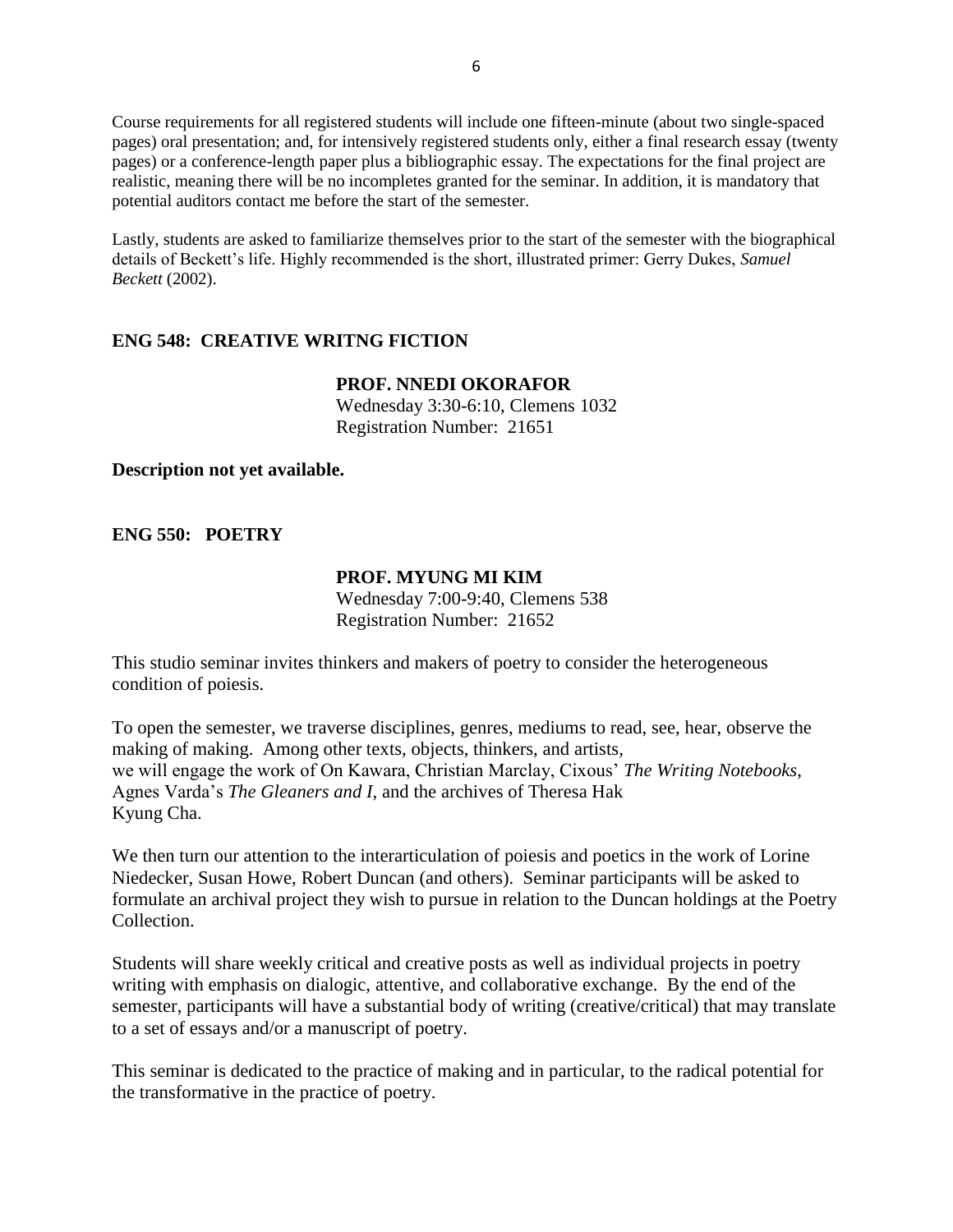## **ENG 576: LITERATURE AND SOCIETY**

### PROF. JOSEPH VALENTE

Tuesday 3:30-6:10

Registration Numbers: 24621 (A section) and 24622 (B section)

### **Disability in Modern Literature**

Modernism must be counted a seminal moment in the cultural representation of disability. Indeed, it is not an overreach to hazard that the mentally challenged in particular first become visible as full-fledged literary subjects under the modernist aegis. That is to say, although the figure of the "idiot," "imbecile," "natural," or "feeble-minded" populates a notable cross-section of the nineteenth century canon—from Wordsworth's "The Idiot Boy" to Gaskell's "Half a Lifetime Ago" to Bronte's *Villette* to Dickens' *Little Dorrit* and *Barnaby Rudge[1]*—modernism was the first literary movement or assemblage to consistently give us both physical and cognitive disability as not just an object of derision or pity, sentimentality or paternalism, high racial anxiety or *fin du monde* panic, as something more too than a convenient mirror or metaphor for broader, tangentially related social concerns, but additionally as a distinct estate or cluster of conditions that subtends a legitimate alternative perspective on and experience of the everyday. I say "not just" and "additionally" here because far from disappearing, those received stereotyping attitudes towards the disabled persisted in experimental twentieth century literature alongside an increasingly affirmative identification with them. The result is a complex double-image of disability, differentiated by type, whose innovativeness, like that of so many high modernist artifacts, resides in its staging of an agon between conservative, even reactionary impulses on one side, and progressive, even revolutionary impulses on the other. During the semester we will examine this dichotomy as triangulated by constructs of gender and nationality historically specific to the modernist epoch: Texts will include *Dracula, The Secret Agent, The Return of the Soldier, The Glass Menagerie, The Sound and the Fury, Of Mice and Men, Mrs. Dalloway, Nightwood, Lady Chatterley's Lover, The Well of the Saints, My Left Foot, The Sun Also Rises, Cathleen Ni Houlihan, Other Voices, Other Rooms.*

[1] Patrick McDonagh, *Idiocy: A Cultural History* (Liverpool: Liverpool University Press, 2008).

### **ENG 581: AFRICAN AMERICAN LITERATURE: BLACK ORIENTALISM**

## **PROF. JANG WOOK HUH**

Thursday 3:30-6:10, Clemens 436 Registration Numbers: (A) 23246 (B) 23247

At the dawn of the twentieth century, W. E. B. Du Bois declared, "The problem of the twentieth century is the problem of the color-line." When Du Bois cast race as a worldwide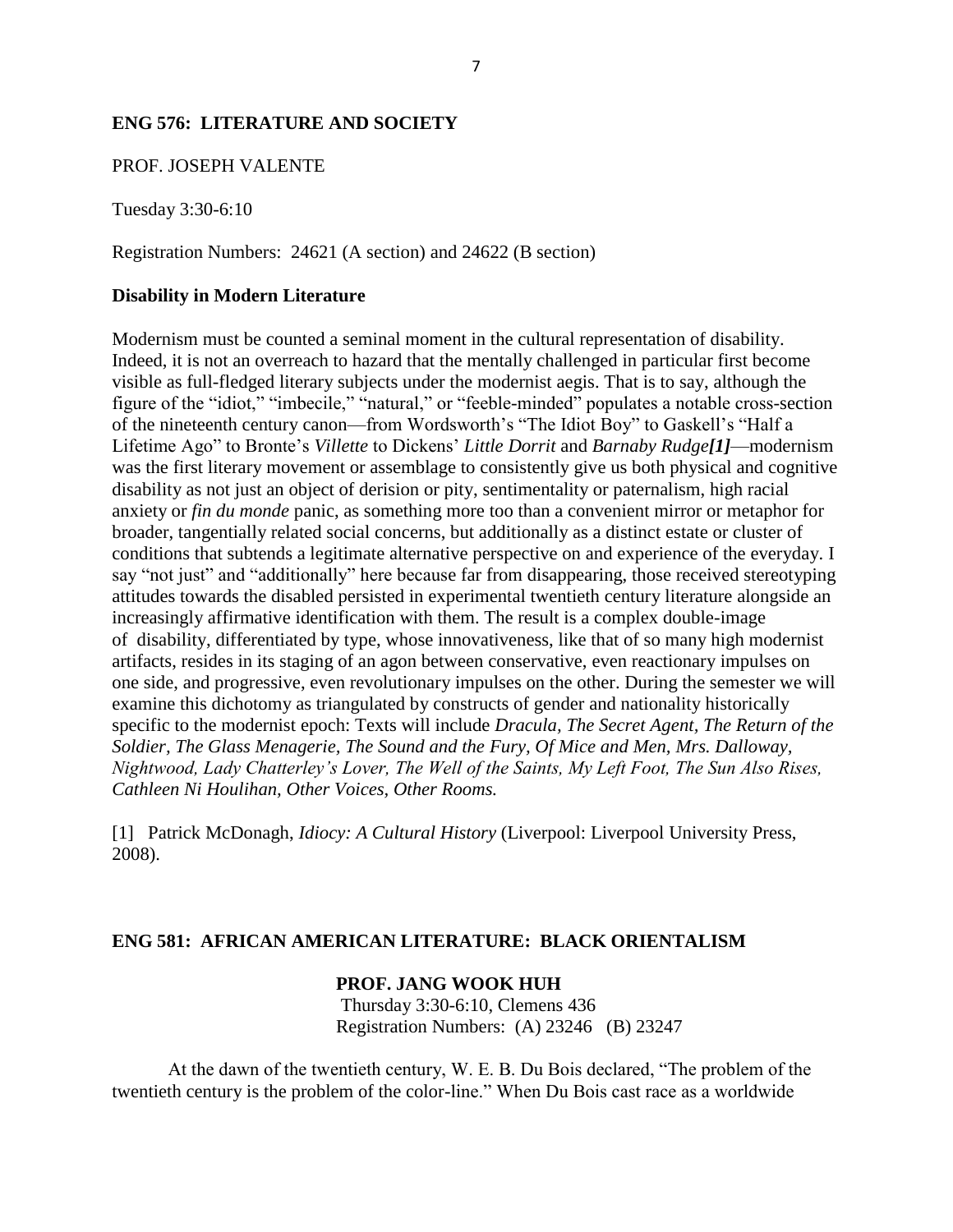issue, he was envisioning the global solidarity of people of color, including not only Africans and Caribbeans but also Asians. Du Bois's writings on "Afro-Asian" connections gave rise to a variety of other African American literary works that reimagined the meaning of racial emancipation and black radicalism through representations of Asia. On the one hand, these black writers idealized Asians as their comrades against white supremacy. On the other, they resisted the force of "Black Orientalism," or fetishized portrayals of Asians, calling attention to racial dissonances within Asia. This course explores how African American writers read and re-read Asia in seeking to unveil the global racial line and imperialism. Questions to be considered are: How do narrative tropes play a critical role in making visible global politics? How do black writers seductively develop "Black Orientalism," and at the same time, self-reflexively revise it? How does "Afro-Asia" function as a critical category to identify and critique hidden forms of racism and imperialism? How do African American writers' engagements with Asia across the Pacific resonate with, and depart from, their cultural exchanges across the "Black Atlantic"? Readings may include work by Frederick Douglass, Du Bois, Langston Hughes, James Weldon Johnson, Patricia Powell, Paul Robeson, George S. Schuyler, and Richard Wright; and secondary scholarship by Kate Baldwin, Brent Edwards, Paul Gilroy, Lisa Lowe, Bill V. Mullen, Vijay Prashad, Edward Said, Michelle Ann Stephens, and Etsuko Taketani. No prerequisites are required.

All seminar participants will make a fifteen-minute oral presentation and write bi-weekly response papers. Seminar participants who are registered intensively will write a research paper (18-25 pages).

#### **ENG 584: POETICS: The Political Economy of Affect**

### **PROF. JUDITH GOLDMAN**

Tuesday 3:30-6:10, Clemens 538 Registration Numbers: (A) 21653 (B) 21654

They took enjoyment in those who owed them something. We love you to stay this way, poor, working for us, they said, we want to be your Patrons. – Lorine Niedecker, "Uncle"

This course aims to traverse a vast and complex body of portrayals and theorizations of affect, feeling, emotion with special focus on our contemporary social-political-cultural dispensation: the current disjunctive convergence of accelerated neoliberalism, biopolitics, environmental extremity, and new media/ubiquitous computing. As we engage with the poetics of feeling – the grounding conditions, formal qualities, and potentially non-linear processes bound up with affective ontology and phenomenology – we will be concerned with its politics, how feelings shape and are shaped by material and ideological relations among asymmetrical social positions: in other words, how they form a *political economy of affect*. As we work towards understanding feeling as always historically contextual, transpersonal, and differential, we will especially hone in on and question protocols of affective legibility, assignation, and propriety, as well as logics of affective entitlement/privilege and affective exploitation.

This course is also addressed to the *affects of political economy*—from new forms of affective labor; to the potent affective fabric generated through precarity, massive inequality, and debt; to the production of "bare life" as "human waste" (people rendered permanently "extraneous" to capitalist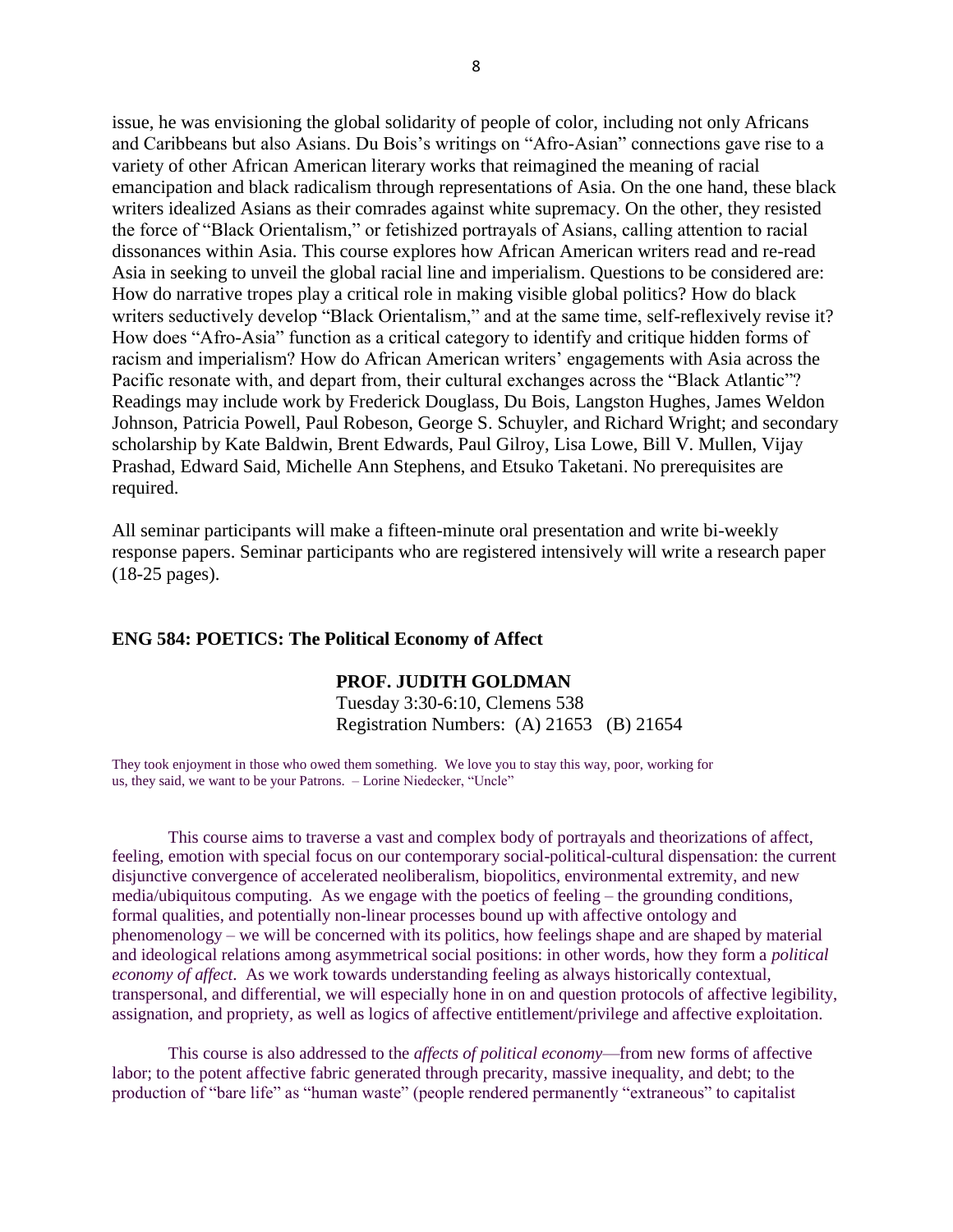economic relations); to the traumatic fallout of resource-motivated, postcolonial necropolitics; to the perma-fear basis of the unfathomably expensive US security state. Other topics may include new media circulation/transmission of affect; disability, affect, sexuality, and caretaking; race/ethnicity as affective comportment, race and performance; affect under and "after" slavery; the gendering and queering of affect; microaggression; relational art and its critiques; the affect of environmental disaster; music and affect (especially contemporary forms of personalized consumption and modes of mimicry and fandom); affect in sports; sub-personal affect and the body; vulnerability studies and the affect of the state of exception; Occupy-; military affect; practices of national memorialization and reconciliation. Affect theorists we'll cover potentially include Plato, Aristotle, Smith, Hume, Freud, Lacan, Klein, Riviere, Kristeva, Abraham and Torok, Tomkins, Sedgwick, Butler, Deleuze, Massumi, Ngai, Berlant, Ahmed, Muñoz, Puar, Moten, Hardt and Negri, among others. In light of critical events/patterns of violence in the last few years, we will devote special attention to tangled, pressing matters of injured identity and affectbased politics. There will also be two special topics in feeling: melancholia and grudgeholding/vengeance.

Throughout this course, our study will be greatly informed by weekly readings in contemporary (mainly North American) poetries – themselves perspicuous critical inquiries into, as well as operators, performers, and circuits of, affect. Poets/works may include:

| CA Conrad's somatic poetry                                                                  | David Wolach, <i>Hospitalogy</i>    |
|---------------------------------------------------------------------------------------------|-------------------------------------|
| Robert Kocik and Daria Bain's Phoneme Choir                                                 | Rob Fitterman, Holocaust Museum     |
| Lauren Shufran, Inter Arma                                                                  | Shane McCrae, forgiveness forgivene |
| Leslie Scalapino, The Dihedrons Gazelle-Dihedrals Zoom                                      | Sarah Dowling, Down                 |
| Claudia Rankine, Don't Let Me Be Lonely and Citizen                                         | Cassandra Troyan, Kill Manual       |
| Ed Roberson, City Eclogue                                                                   | Trisha Low, The Compleat Purge      |
| Mei-Mei Berssenbrugge, Hello, the Roses                                                     | Laura Elrick's video poem Stalk     |
| Dawn Lundy Martin, Life in a Box Is a Pretty Life                                           | Anne Boyer, Garments Against Women  |
| Lonely Christopher, Death & Disaster Series                                                 | Jennifer Tamayo, You Da One         |
| Trish Salah, Lyric Sexology, Vol. 1                                                         | Rob Halpern, Music for Porn         |
| Danielle Pafunda, Natural History Rape Museum                                               | Christine Wertheim, mUtter-bAbel    |
| Nathanaël, Je Nathanaël                                                                     | Cathy Park Hong, Translating Mo'um  |
| Mira Gonzalez, <i>i will never be beautiful enough to make us beautiful together</i> ; etc. |                                     |

**Readings** in the theory of language as carrier of affect (Kristeva; Blasing; Riley), translation theory, and theory of lyric will sharpen our focus on poetic form.

Finally, we will also work with other media, including music, visual art, novels (possibly Shelley's *Frankenstein*, or Kincaid's *Annie John*), and film and video (possibly Trecartin; Denis' *White Material*; Black's *Life and Debt*; Muniz' *Waste Land*; Chang-dong's *Poetry*; Oppenheimer's *The Act of Killing*.)

### **ENG 585: DIGITAL SCHOLARSHIP AND PEDAGOGY**

### **PROF. ALEX REID**

Monday 4:10-6:50, Clemens 538 Registration Numbers: (A) 23248 (B) 23249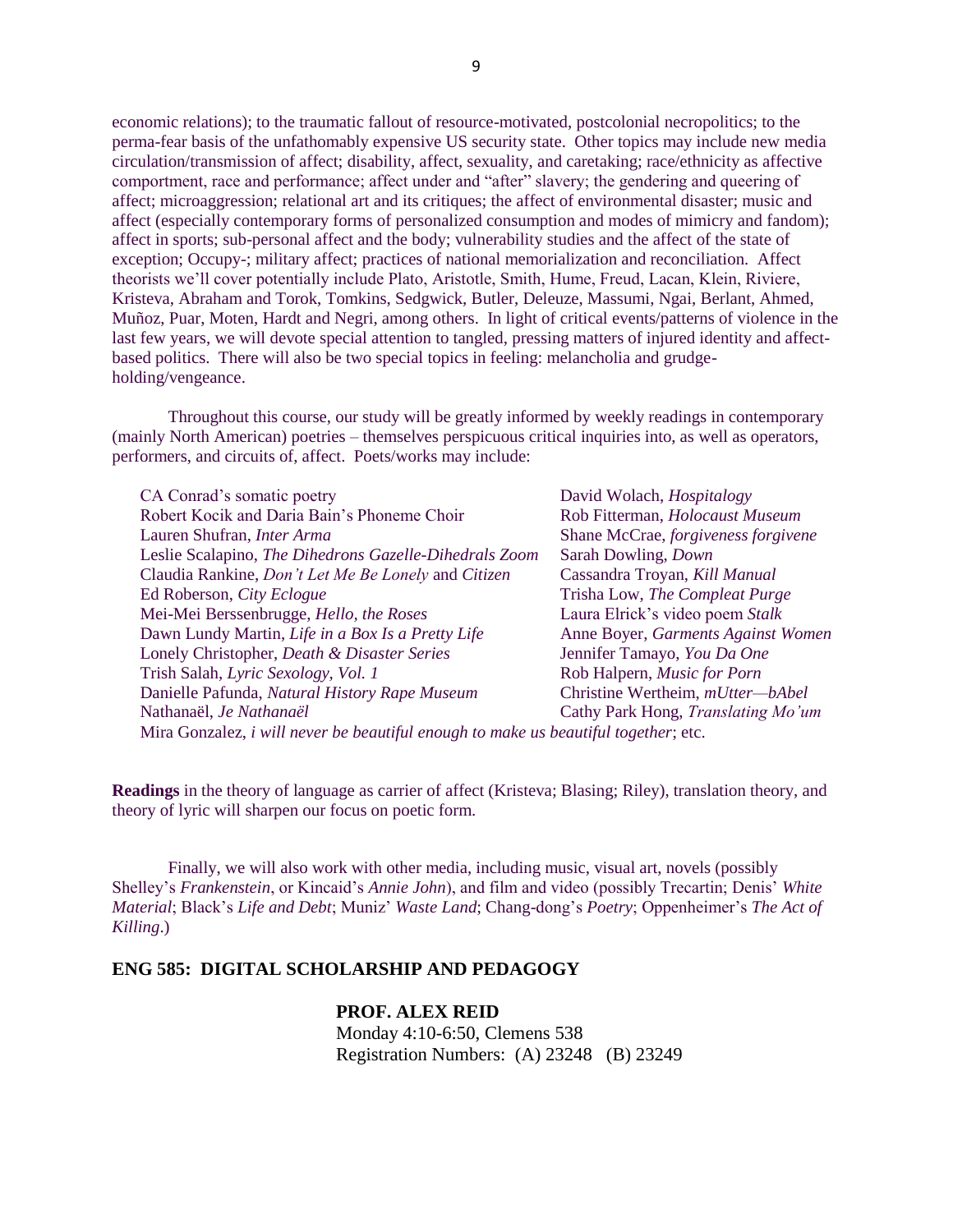This course considers the effects of emerging media technologies on scholarly practice and teaching in English and across the humanities. If your scholarly interests include digital humanities or media study, if you are seeking pedagogical expertise with technology, or if you are simply interested in exploring the effects digital media are having on our profession, then this course will be of interest to you. In part the course will have a practical dimension, affording students the opportunity to experiment with various applications and software as they are used for scholarly publication and for teaching (no particular technical expertise required). However the course will also investigate three broad questions.

- 1. How are literacy and rhetorical practice shifting in the digital age? What are the implications of this for English studies in particular?
- 2. How are digital media changing scholarly genres and shaping the communities academics form? What kinds of digital expertise will scholars who are not explicitly in the digital humanities or media studies need to acquire?
- 3. What are the challenges digital media present to pedagogy from the top-down corporate-institutional moves of technologies like MOOCs (massive open online courses) to the in-class concerns of teaching students with their laptops and smartphones?

Planned readings include Kathleen Fitzpatrick *Planned Obsolescence*, Elizabeth Losh *The War on Learning*, Katherine Hayles *How We Think: Digital Media and Contemporary Technogenesis*, Mark Hansen *Feed-Forward: On the Future of Twenty-First Century Media*, Sarah Arroyo *Participatory Composition: Video Culture, Writing, and Electracy*, Jody Shipka *Composition Made Whole*, Brian Rotman *Becoming Beside Ourselves: The Alphabet, Ghosts, and Distributed Human Being,* and other related essays.

Students taking the course intensively will choose between writing a conventional seminar paper and pursuing a digital project (which may be done collaboratively). Intensive and extensive students will be expected to participate in online discussion and make an in-class presentation.

## **ENG 587: EMILY DICKINSON, in Editorial and Cultural Contexts**

## **PROF. CRISTANNE MILLER**

Monday 3:30-6:10, Clemens 1032 Registration Numbers: (A) 23250 (B) 23251

This course will have Dickinson's nearly 1800 poems as its primary point of focus, but we will approach those poems through three primary lenses:

1) the editorial history of Dickinson's poetry and the question of why she chose (?) not to publish—with particular focus on the extent to which editorial activity is interpretive and provides often unarticulated framing implications affecting how one reads the poetry; we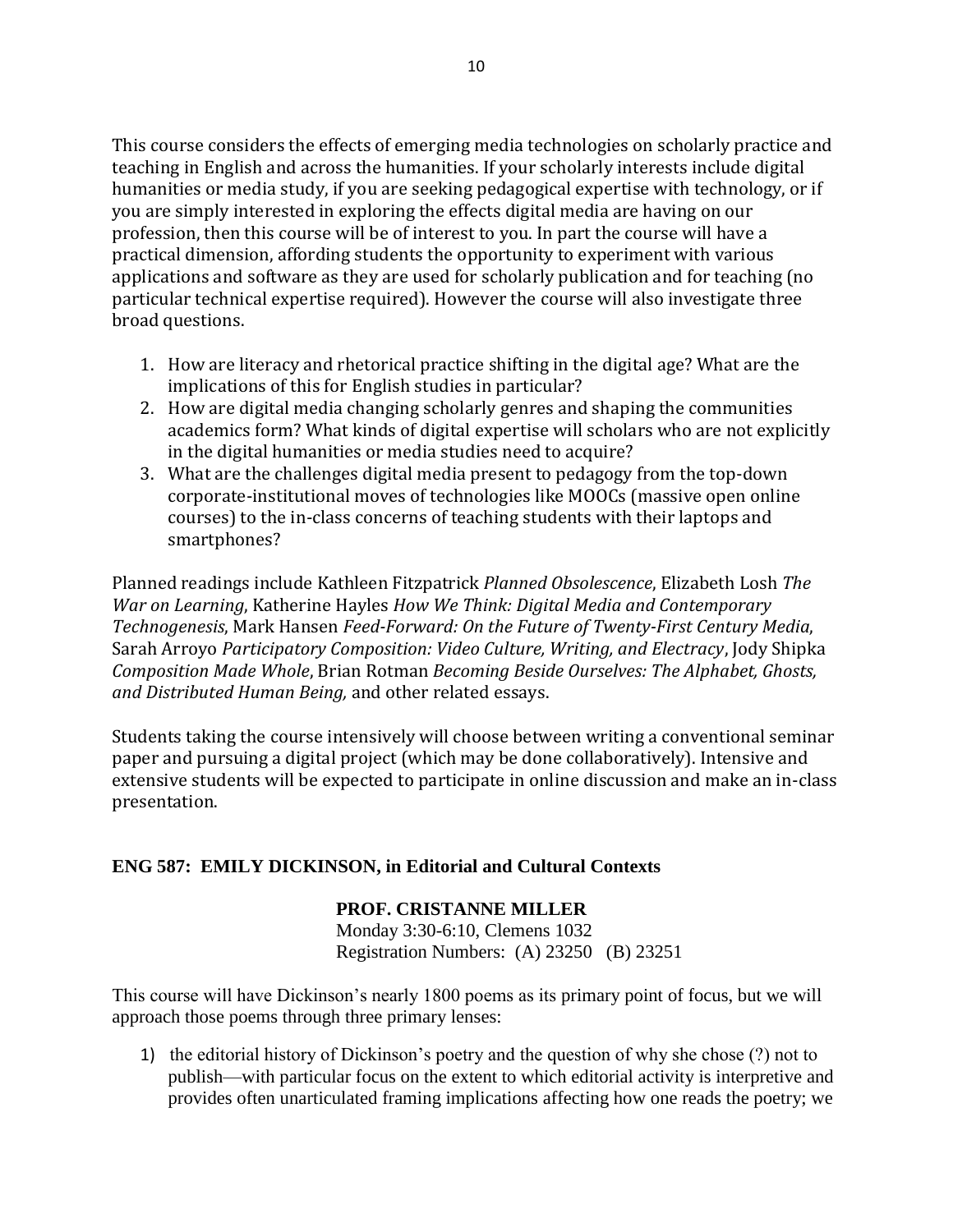will also talk about Dickinson's own framing decisions, to the extent that we can understand them from the manuscripts she has left us;

- 2) the cultural context of her writing—including brief attention to some of her peers (Whitman, Longfellow, Elizabeth Barrett Browning, Robert Browning) and to some of the primary events of her lifetime—most significantly, the Civil War;
- 3) and the focus of recent criticism on Dickinson's oeuvre, both letters and poetry.

My teaching of this course coincides with the publication of my own new edition of Dickinson's "complete" poems, and students will be asked to use this edition (which I may have to provide in photocopy or in pre-release publication copies: stay tuned!). The most useful comparative edition will be R. W. Franklin's 1-volume *Poems* (1999).

This is an exciting moment in Dickinson studies. Students will be encouraged to submit papers for a June 2016 Emily Dickinson International Society (EDIS) conference in Paris, focusing on Dickinson's multiple "performances" or aspects of the performative in her work (other topics are also welcome). EDIS also offers a fellowship for graduate student work on the poet—a dissertation chapter or essay in progress. A biopic (starring Cynthia Nixon) will soon be released, perhaps together with a (more accurate?) documentary. Recently, almost all ED's poetry manuscripts have been put on line (edickinson.org) and there have been a flower show at the NY Botanical Gardens featuring ED, a conference in China on ED and Translation, and multiple new critical publications. While much has been written on Dickinson, there is crucial and exciting work to be done, and in this seminar we will talk about many of those new directions of potential exploration and understanding.

## **ENG 606 – NATIONALISM AND BRITAIN (Studies in the Middle Ages)**

### **PROF. RANDY P. SCHIFF**

Tuesday 12:30-3:10, Clemens 538 Registration Numbers: (A) 23252 (B) 23253

As the recent, heatedly contested referendum on Scottish independence from the United Kingdom makes clear, multiple modes of nationalism circulate within the modern British nationstate. The principal strains of nationalism competing directly with British identity (namely, English, Scottish, Welsh, and Irish) often invoke deep ethnic, regional, and historical roots. Our course will survey general theories of nationalism; will examine particular brands of nationalism attached to Britain (with special attention to English, Scottish, and Welsh variants); and will survey key pre-modern literary works in direct dialogue with current nationalist agendas. We will engage with seminal theories of nationalism that address its temporality, including those who argue for the modernity of the nation-state (such as Anderson, Gellner, and Smith) and those who argue for its antiquity (such as Chatterjee, Gat, and Hastings). We will engage with influential studies of British and intra-British nationalisms, reading work by analysts such as Colley, Davies, and Kumar. While exploring key medievalist work on race, geography, and nation (by critics such as Cohen, Davis, Heng, Ingham, and Lavezzo), we will survey vital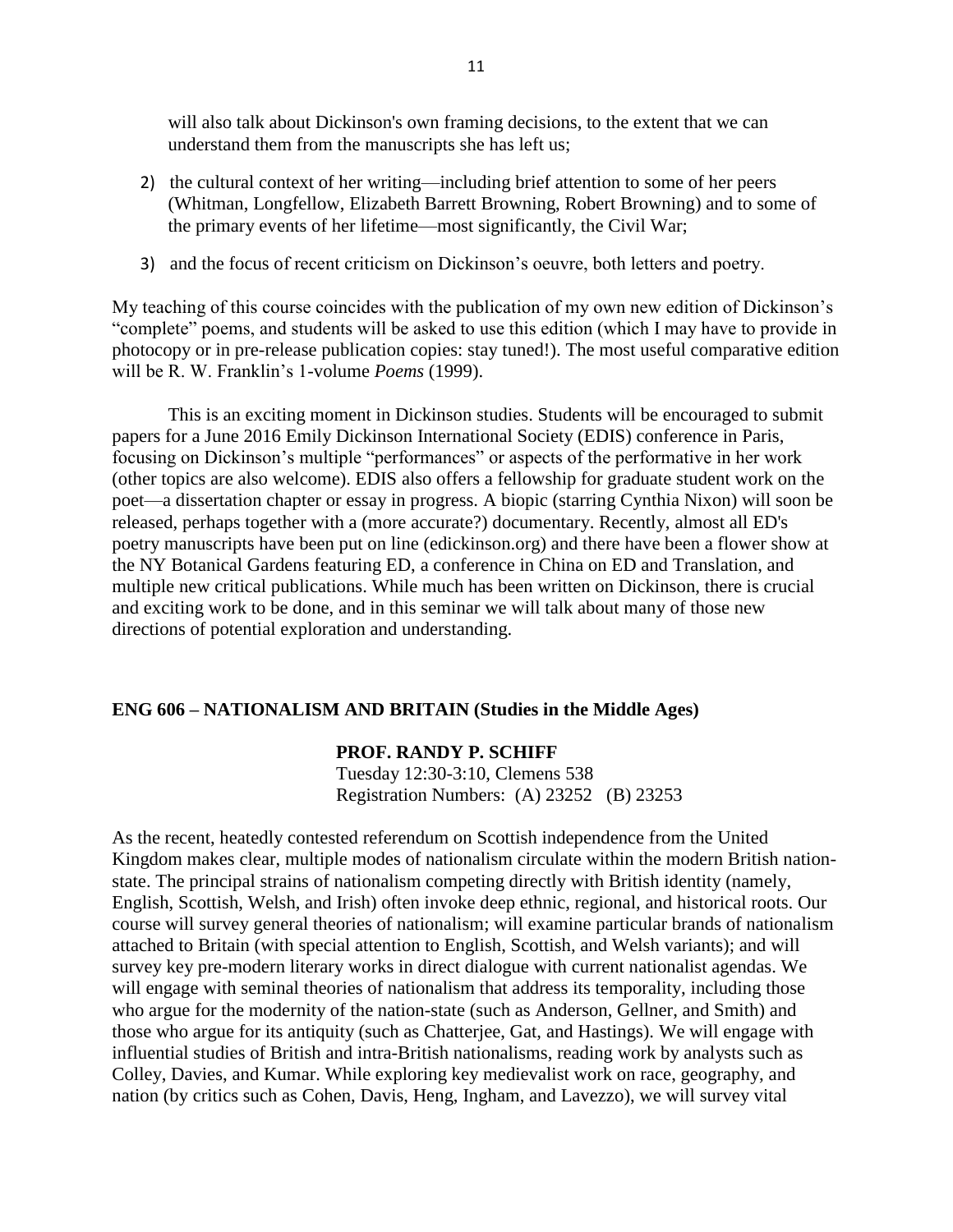literary texts that allow us to assess the temporality of the nation. Arthurian works such as Geoffrey of Monmouth's *History of the Kings of Britain*, Marie de France's *Lanval*, and Malory's *Morte D'Arthure* will allow us to set notions of empire against particular strains of ethnic identity within a multicultural, multilingual, pan-British literary tradition. We will also look at seminal texts associated with Scotland (Barbour's *The Bruce*) and Wales (*The Mabinogion*), in order to consider the continuity of modern and premodern identities. All students taking the course will make one formal seminar presentation; students taking the course intensively will write a seminar paper of 15-20 pages.

## **ENG 610: SHAKESPEARE STUDIES SHAKESPEARE AND THE SCIENTIFIC IMAGINATION**

#### **PROF. CARLA MAZZIO**

Thursday 3:30-6:10, Clemens 538 Registration Numbers: (A) 23254 (B) 23255

**Description:** Shakespeare's London was veritably exploding with new technologies, discoveries, ideas and debates about the natural world and the place of scientific knowledge in culture and society. This seminar will explore Shakespearean plays and poems in terms of social and philosophical issues related to early modern cultures of experiment, attitudes toward ecology and environment, the changing status of intuitive and abstract knowledge, the making of artificial life and miniature worlds, and questions about material cultures and scientific mentalities. In the process of opening up new avenues of inquiry into early modern approaches to the study of nature (with possible attention to optics, alchemy, anatomy, medicine, cartography, physics,

horticulture, cosmology, meteorology, craft-based or artisanal knowledge and early forms of "life science"), we



will focus on close and careful analysis of the plays and surrounding cultural texts to explore imaginative dimensions of science and the scientific dimensions of poetry and drama. **Goals:** This seminar has three central goals. First, it will serve as an introduction to the study of Shakespearean drama and poetry at the graduate level, with attention to new directions in Shakespeare Studies as of 1616 (four hundred years after the death of Shakespeare, which will be marked by heightened attention to both Shakespeare on local, national, and international stages). Second, the course aims to introduce seminar participants to historical, cultural, and theoretical issues at stake in developing new approaches to Shakespeare in relationship to the history of science, science studies, and the history of the book and technology. Third, and most generally, it aims to open up questions about the contemporary status of the humanities in relationship to the sciences, introducing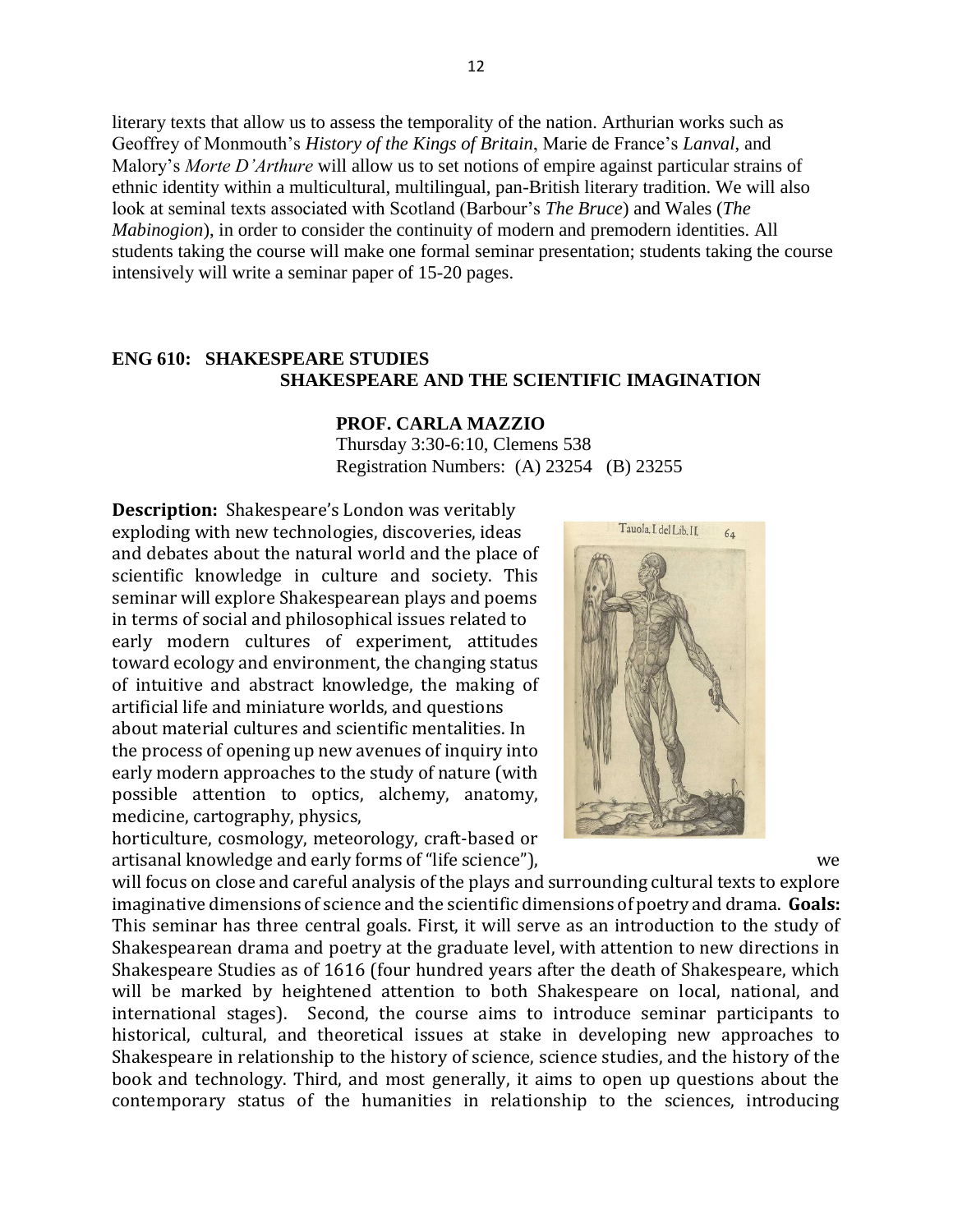participants to some hotly debated issues at present about Shakespeare and "scientism, the digital humanities, and the future of literary and humanistic study in the 21<sup>st</sup> century.

## **ENG 651: QUEER BLACK PERFORMANCE**

## **PROF. HERSHINI YOUNG**

Thursday 12:30-3:10, Clemens 436 Registration Numbers: (A) 23256 (B) 23257

The class will be on **Queer Black Performance** and will focus on current theorizations of raced sexuality, particularly though not exclusively through the lens of performance studies. Texts that we will be reading from include:

1. Funk the Erotic: Transaesthetics and Black Sexual Cultures by L.H. Stallings

2. Nobody is Supposed to Know: Black Sexuality on the Down Low by C. Riley Snorton

3. Excerpts from Sexual Futures, Queer Gestures, and Other Latina Longings by Juana Maria Rodriguez coupled with Aberrations in Black: Toward a Queer of Color Critique by Roderick Ferguson Introduction and Disidentifications: Queers of Color and the Performance of Politics by Jose Esteban Munoz

4. Habeas Viscus: Racializing Assemblages, BIopolitics, and Black Feminist Theories of the Human by Alexander Weheliye.

5. Citizen: An American Lyric by Claudia Rankine

6. Against the Closet: Identity, political longing, and Black Figuration by Aliyyah Abdur-Rahman

7. Physics of Blackness: Beyond the Middle Passage Epistemology by Michelle Wright

8. Extravagant Abjection: Blackness, Power, and Sexuality in the African American Literary Imagination by Darieck Scott (Introduction)

9. Territories of the Soul: Queered Belonging in the Black Diaspora by Nadia Ellis

10. Monstrous Intimacies: Making Post-Slavery Subjects by Christina Sharpe (excerpts)

11. Between the World and Me by Ta-Nehisi Coates

12. Crip Theory: Cultural signs of Queerness and Disabiity by Robert McRuer

13. Blackness and Disability: Critical Examinations and Cultural Interventions by Christopher Bell

## $\overline{\mathcal{L}}$

# **ENG 653: ENVIRONMENTALISM WITHOUT GUILT**

## **PROF. ELIZABETH MAZZOLINI**

Monday 12:30-3:10, Clemens 1032 Registration Numbers: (A) 23499 (B) 23500

Contemporary environmentalism often takes the dismal form of exhorting people to buy certain products. That's only the tip of the (melting) iceberg, though—so many aspects of humans' relationship to nonhuman nature seem to be tied up in individual action and guilt. In this course we will inquire into how this situation came to be, and into attempts at alternative configurations. That is, we will try to draw out the ways contemporary environmentalism, both popular and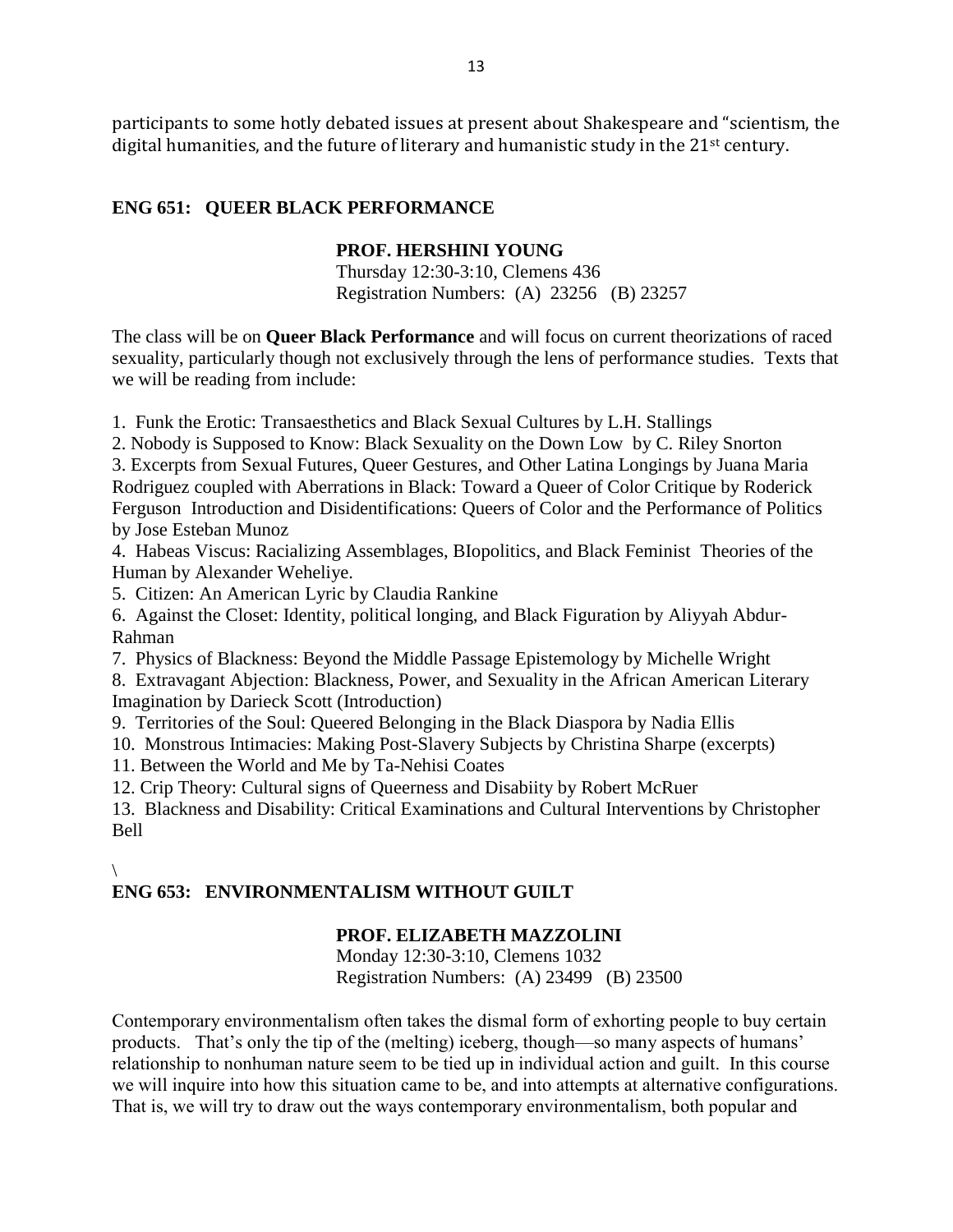academic, is predicated on guilt, and then we will read attempts to reconfigure the human relationship to nonhuman nature outside of this paradigm. Our inquiry will include reading literature, theory and scholarship from three primary areas: the environmental humanities, feminist science studies, and critiques of contemporary liberalism. Within this triangulated area, we will map how concerns with nonhuman nature locate themselves with respect to broad humanistic traditions, as well as more recent developments in academic thought.

With all this in mind, some of our discussion will no doubt coalesce around such questions as: What are the benefits and costs of using the term "anthropocene"? What are the capacities of academic environmentalism regarding non-normative bodies and identities? How do artistic and theoretical contributions from the global south shift the ground of the environmental humanities? How does the central humanism of environmental scholarship hold up under the so-called materialist turn?

We will begin with Nietzsche, Bataille and Foucault, but then move quickly to more contemporary work. Other possible or likely authors include Stacy Alaimo, Eli Clare, Donna Haraway, Vicky Kirby, Bruno Latour, Stephanie Lemenager, Jeffrey Nealon, Rob Nixon, Richard Powers, Catriona Sandilands, Indra Sinha, and others. Students will write weekly response papers, an abstract, and a research paper, as well as make a short presentatio

## **ENG 653: CRITICAL THEORY: THEORIES OF THE GIFT**

#### **PROF. STEVEN MILLER**

Wednesday 12:30-3:10, Clemens 1032 Registration Numbers: (A) 17751 (B) 17752

One of the great paradigms of 20th century thought—acting as an interdisciplinary switch point between the anthropology, sociology, political economy, psychoanalysis, Marxism, feminism, and literary criticism—is the theory of the gift. This course is designed to provide students with an introduction to this vast field of inquiry. We will spend time on a series of fundamental texts by Marcel Mauss, Claude Lévi-Strauss, Georges Bataille, Marshall Sahlins, Lewis Hyde, and C.A. Gregory. And then in the second half of the semester, we will examine the precise ways in which the theory of the gift plays a formative role in the work of Jacques Lacan, Jacques Derrida, and feminist theorists such as Gayle Rubin, in addition to considering how it might retroactively orient transformative readings of Marx and Freud. At every stage of our investigation, of course, we will not fail to notice that questions of literature inevitably enter into this field of inquiry.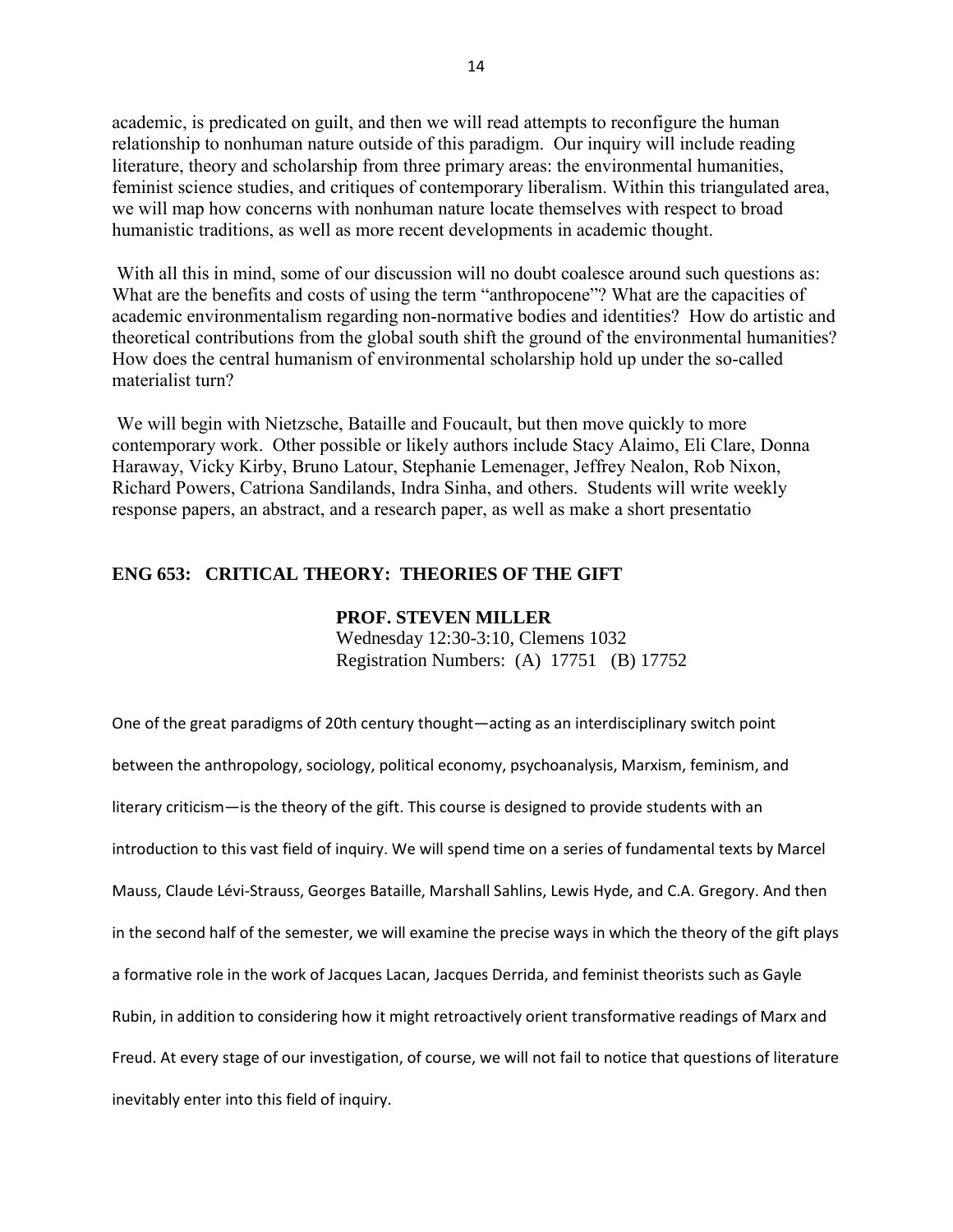### **ENG 682: DOCUMENTARY PRAXIS**

**PROF. BRUCE JACKSON** Monday 3:30-6:10, Clemens 610 Registration Number: 23569

The key difference between documentary work grounded in the real and artistic work grounded in the imagination is this: artistic work grounded in the imagination has no accountability save to its own internal coherence. If there is magic, and it makes sense in the narrative, then it is perfectly legitimate. Documentary work always has an external accountability. It strives to represent something, but it is accountable to the reality of it. James Agee, in *Let Us Now Praise Famous Men*, referred to the difference in his writing and the people about whom he wrote: the real people had, he said, a "weight" in the world that his words and Walker Evans' photographs could only approximate.

This is a seminar for people documenting aspects of ordinary life in visual, aural and print media. It is not a class for people learning how to use their hardware; it's for people who know how to use it and who are engaging or who are ready to engage the quotidian with it. Participants will be expected to define a project, to present work in progress and to talk with other members of the seminar about it and listen to their responses to it, and to have, at the end of the semester, a body of work worth presenting to other people. We'll talk about the ethical issues involved in such work. My ideal final session will be one open and public in which everyone shows something finished and edited or something in progress that is nonetheless interesting. Participants will also do a presentation for other members of the seminar about the work of a documentary artist chosen from a list I will provide or agreed on by us.

## **ENG 689: POETICS OF TEXTUAL PHYSIOGNOMY**

**PROF. MING-QIAN MA** Tuesday 12:30-3:10, Clemens 436 Registration Numbers: (A) 23258 (B) 23259

International in coverage and (roughly) chronological in approach, this seminar will focus on a poetic art that has often been covered by the umbrella label of visual poetry. Following a discernable and yet arguable genealogy, it will study pattern poetry from "once upon a time"